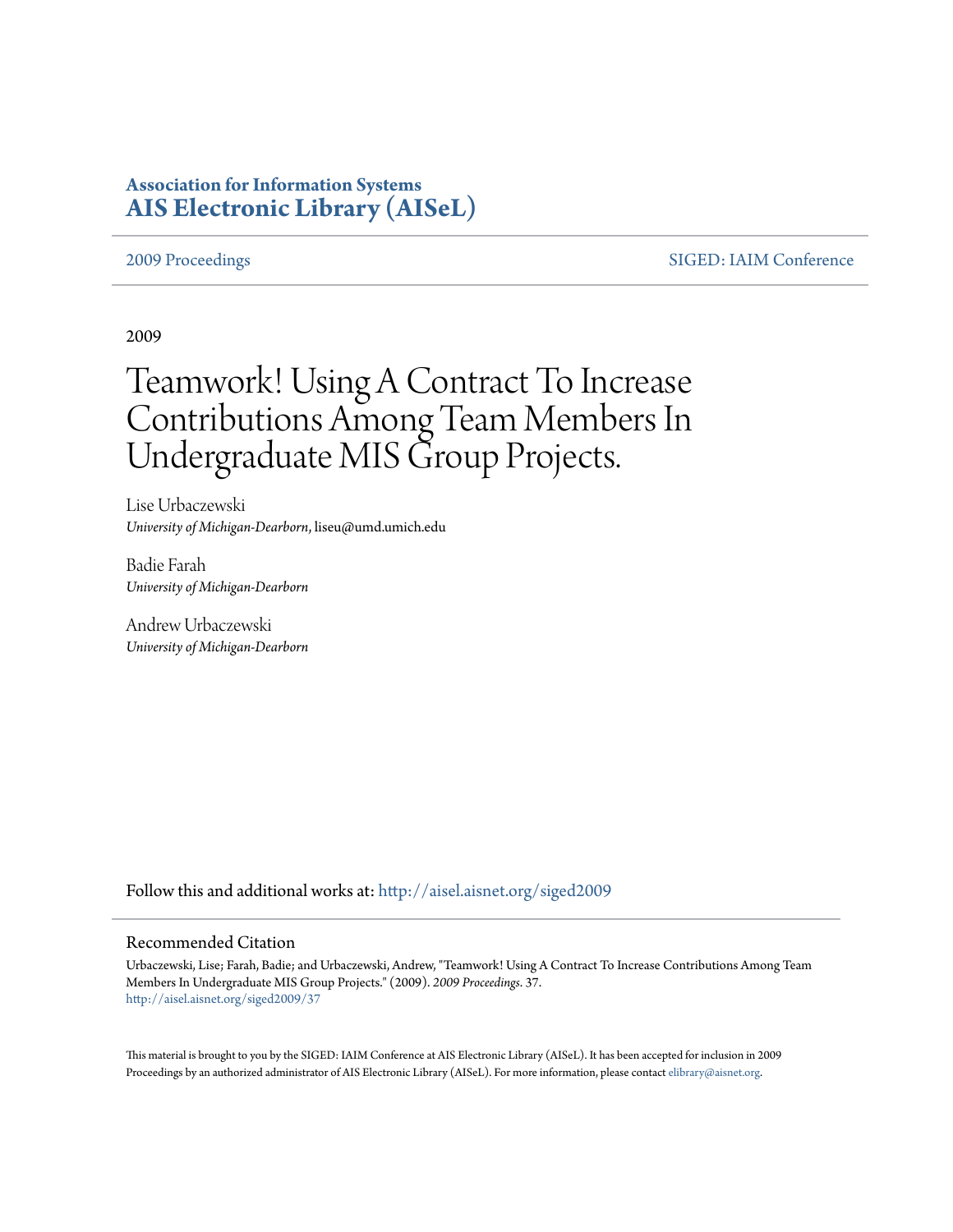### **TEAMWORK! USING A CONTRACT TO INCREASE CONTRIBUTIONS AMONG TEAM MEMBERS IN UNDERGRADUATE MIS GROUP PROJECTS**

Lise Urbaczewski Department of Management Studies University of Michigan-Dearborn Dearborn, MI, 48126 liseu@umd.umich.edu

Badie Farah Department of Computer Information Systems Eastern Michigan University Ypsilanti, MI, 48197

Andrew Urbaczewski Department of Management Studies University of Michigan-Dearborn Dearborn, MI, 48126

#### **Abstract:**

This paper describes many of the issues arising in properly assigning credit and assessing contributions to team projects in undergraduate MIS classes. To alleviate this problem, the authors demonstrate the use of a team contract, where guidelines for work are jointly assigned both by the instructor and the team members themselves. The use of this contract has increased the success of teams in the classes where they are used. Future research on the contract and teamwork is described.

**Keywords:** teamwork, contracts, group projects

#### **I. INTRODUCTION**

The role of academia has been to prepare students for work in society. How better to prepare students than to mimic the roles they may play when they are out of school and performing in the real world? Schools and Colleges of Business have taken on the role of incorporating group work into the classroom, with the expectation that students learn the roles and importance of collaboration as well as leadership. But does this necessarily mirror corporate life? Partnerships and 'working together' has become a necessity to keep pace with the everchanging international (aka 'flat') environment. What happens when teamwork fails at the College level? What are we truly teaching these students? This paper discusses the purpose behind having teams; what is expected by having teamwork; and what can be done to increase the mutual understanding of expectations and satisfaction with the team process in the classroom. The concept of the team contract [Crowe and Hill, 2006; Kinser 2007] is presented as a means to solve these problems.

#### **II. WHY TEAMS?**

Teams are used in many varieties of society, from the playground to reality TV to sports to the business world. Some tasks and goals are too complex to be accomplished as individuals, thus they require people working together. As people and society are becoming more sophisticated and society is becoming more technically advanced, working as a team makes it easier to accomplish goals [Teamwork, 2005].

Teams are often formed as a means of collaboration among different areas of expertise. Teams may also be formed as a means of accomplishing a larger task in a shorter period of time. This strategy may work, but one also thinks of Fred Brooks' [1975] "mythical man-month" as a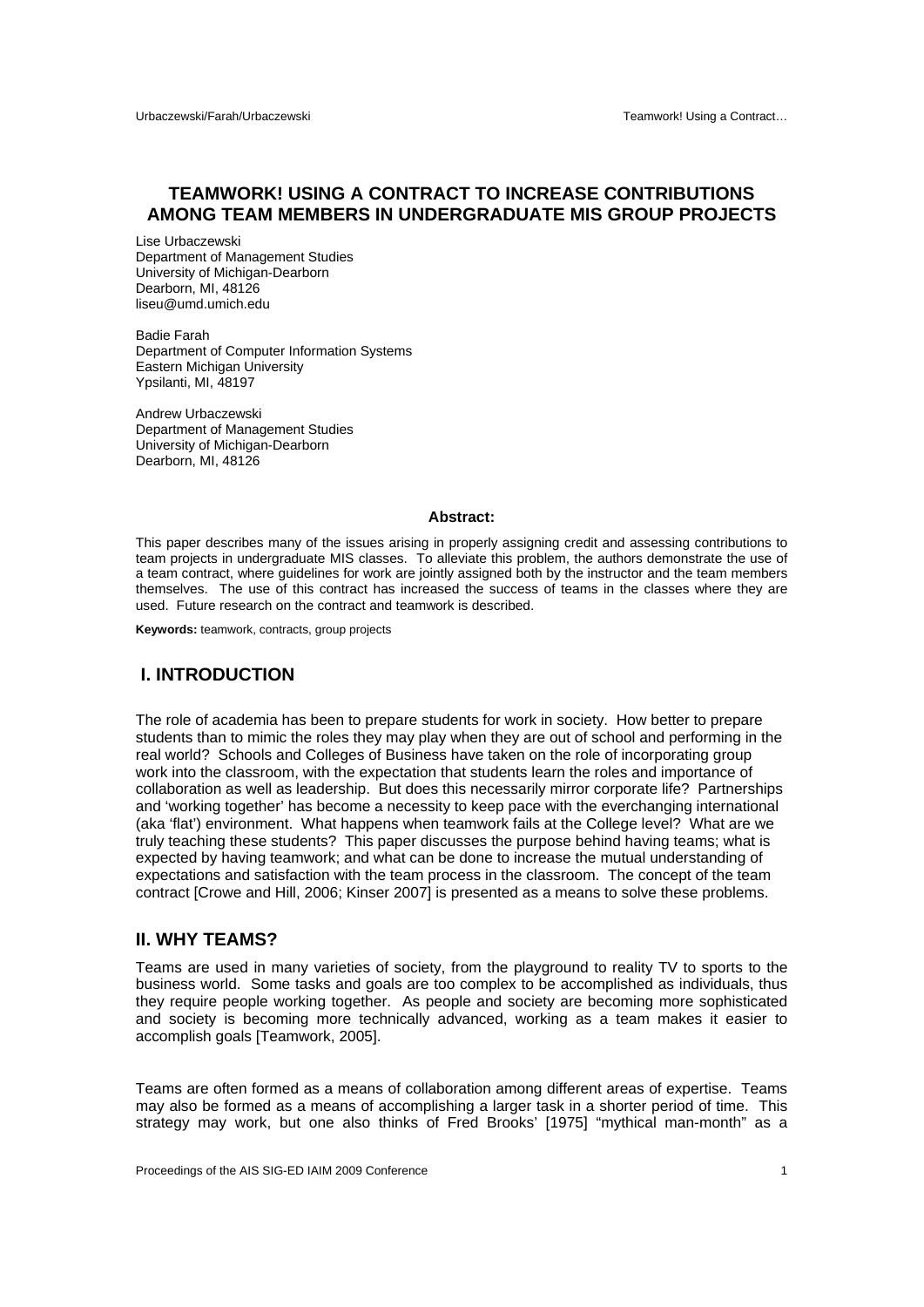reminder that simply throwing resources at a problem does not ensure a quicker completion time nor higher quality. In academia, teams may be formed to assist students in learning the importance of problem-solving and utilizing their creativity, in contrast to simple memorization and repetition of task. Team assignments that can best imitate the real world with real challenges can prove beneficial when students graduate and are faced with similar challenges in the corporate environment. To achieve maximum success, team members are all expected to contribute in order to all achieve a shared goal. As the size of a team grows, communication amongst team members and well-defined responsibilities of individuals can become major factors in the determination of the success of the team.

Alan Warner [1990] wrote about the need for teams of the future to be "rounded business people, capable of operating and working together in an ever-changing international environment, while maintaining a strong focus on local markets." Two decades later, globalization and flattening of communications and the work environment became one of complete collaboration. Today's college students often view work as something that is done, not a place where someone goes, and virtual teams will be a necessity. One can look at open source software projects like Linux and Apache as examples of great creations from teams who have largely never met each other.

#### **III. POTENTIAL PROBLEMS WITH TEAMS (AND SUGGESTED SOLUTIONS!)**

Teamwork is necessary to ensure students have the ability to function in professional endeavors requiring collaboration. Classroom projects do their best to simulate real-world efforts, but there are a number of differences which add degrees of difficulty. For example, the loyalty to the team or team members may end after the final exam, as opposed to their being an employment situation assumed to be ongoing at the completion of the project. Also, the lack of perceived remuneration for doing the task may lead to decreased commitment. These artifacts are addressed in the problems below.

#### **PROBLEM 1: TEAM BALANCE AND FORMATION (SELF-SELECTED VS. ASSIGNED TEAMS)**

In the classroom, teams are usually formed by self-selection amongst the students or by assignment from the teacher [Crowe and Hill, 2006]. Factors affecting self-selection may include familiarity amongst members from previous classes or social groups, identification of individuals as being particularly strong in a certain area, or sometimes even something as simple as who happens to occupy the seats around them when the project is distributed. When the instructor assigns teams, it may be done with a desire to select teams that are particularly heterogeneous or homogeneous, a desire for teams to be of a certain size (and avoid the "can we have 12 people on our team?" questions), or perhaps just to assure continuity throughout the class. These two methods can force the instructor to sacrifice either social desirability or a concern for strengths and roles to achieve a goal in the other. Self-selected teams seem to be more tolerant of group member(s) who engage in social loafing or free-riding [Michaelsen et al., 2002], a problem addressed later in this section.

#### **SOLUTION 1: PROVIDING BALANCE**

With teamwork comes leadership. How best does one assemble a team? Should this be left to the students? Does one always get to choose their colleagues in a work situation? Much research supports instructor-formed teams as optimal [Fiechtner, 1992; Obaya, 1999], although others disagree [Bacon, 1999]. For instructors to form teams, information may be collected that assesses: ability levels; times to meet outside class; grades in prerequisites [Oakley, 2004]; hobbies; and even optional questions on ethnicity and gender. Instructors might then try to balance the teams with players of different abilities and skillsets. Though complaints may arise about not having the ability to choose their teammates or work solo, assigning teams may more closely mirror the business world in which employees are asked to work together.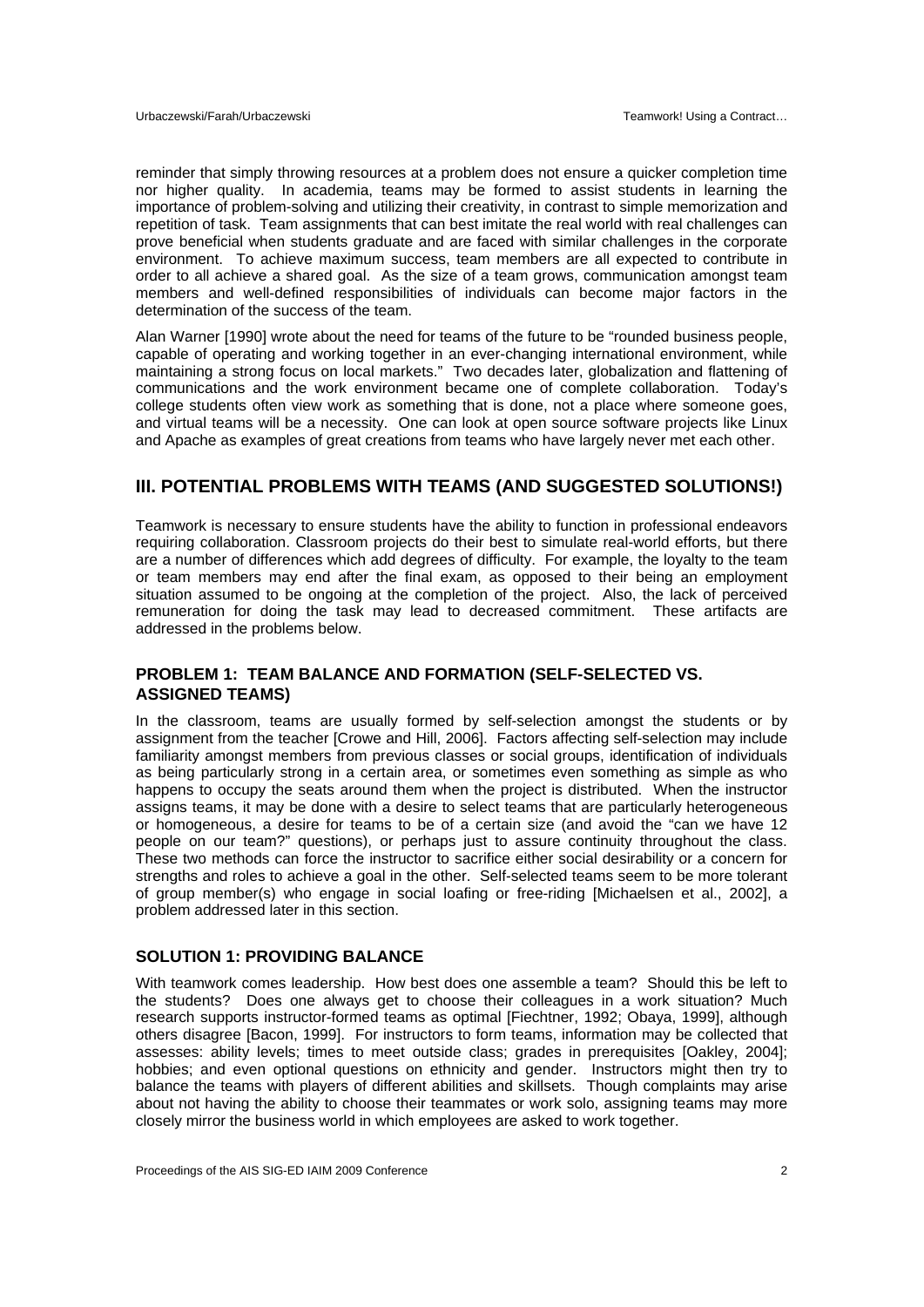Whether self-selected or assigned, using cross-sector heterogeneous teams may be the answer. The London Business School has set the stage with the "Tomorrow's Leaders Research Group" with the idea that companies learn from one another [Preparing tomorrow's leaders, 2003]. From the corporate arena, each company's individual strategies are shared in order to avoid repeating past mistakes. Ideas are shared, thus obtaining a broader perspective. Applying this model to teams would lead to believe that a more diverse team would lead to a stronger team/product.

#### **PROBLEM 2: LACK OF TEAM TRAINING**

Most students, with the exception of students returning to school after having worked in corporate life, have had no training in team dynamics and how to obtain the best results from team collaboration. In many academic environments, students are simply put into teams and it is to be 'understood' how the students should function as a team. "The most common trouble with teams is that companies rush out and form the wrong kind for the job. According to Paul Osterman of MIT's Sloan School, when teams are introduced in combination with other organization changes, they work. When they are introduced as an isolated practice, they fail" [Dumaine, 1994]. Dumaine continues by discussing how "teams often get launched in a vacuum, with little or no training or support."

#### **SOLUTION 2: PROVIDING TEAM TRAINING**

Providing detailed training on how to work in a team in each and every class is unlikely to be feasible. In addition to the time consumed with team dynamics training, individuals are likely to start tuning out the messages, and those with more or less experience are possibly going to participate at different levels. In the freshman experience, it is recommended that some training in participating in teams be provided to students. A communications class taken as juniors is probably a good place for reinforcement of those skills.

However, it is recommended that, starting on day one of the course, the instructor provides guidance on how team members may interact. Personality profiles may be discussed so that students understand how different 'paths' may then end up with the same result, in addition to simple respect for others and their own objectives. Leadership skills can be somewhat imposed by having the teams 'rotate' this role, be it as a project manager or simply the team spokesman. Team-building exercises in class may assist in the effectiveness of teams [Crowe & Hill 2006], but the effectiveness is unclear when the majority of work takes place outside the classroom. In any case, all team members need to understand the importance of understanding the entire scope of their project and not simply their own area of expertise and contribution.

#### **PROBLEM 3: SOCIAL LOAFERS**

Much small group research has been done on social loafing theory [e.g., Latane et al. 1979]. Social loafing theory posits that the larger the group size, the more likely people are to expend less effort on a particular task. Yet, it is the authors' experience that when asked, students are quick to remember times where there was a "slacker" in a group but will never admit to being the slacker. Thus creates the dilemma between subjective and objective measures of levels of work.

In an effort to establish group norms or through a lack of communication (or for a number of nonsocial reasons), deadlines may get missed. Students take on their roles within their team, but what happens when a team member misses their individual deadlines? What happens to the team? What penalties are imposed on the team member?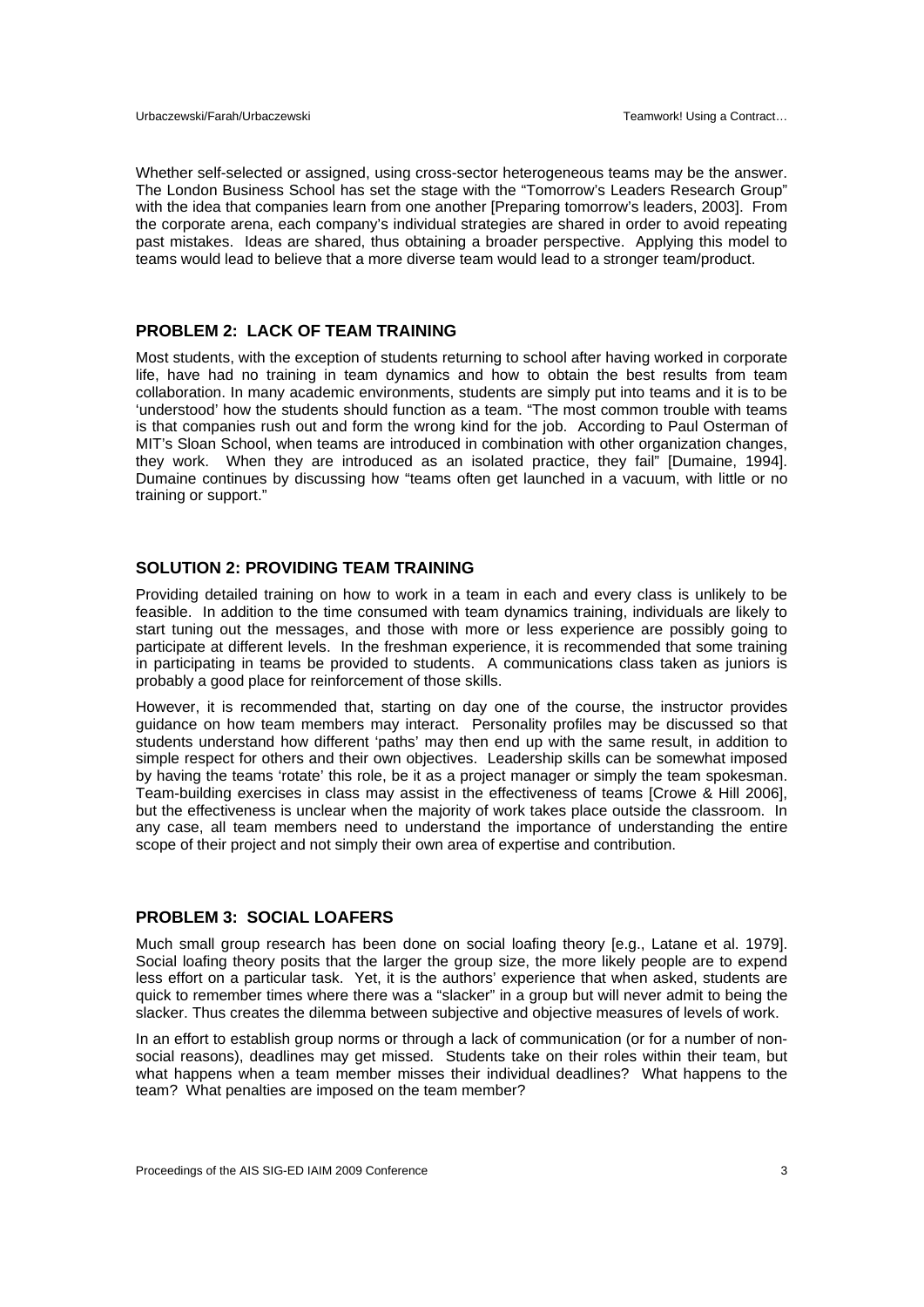In assessing contributions to teamwork, how should it be measured to determine whether or not each individual is doing his or her "fair share"? Is it measured by the hours one puts into a project or by the results? Some team members may be more efficient at obtaining results and some may simply see teamwork as a means of 'sliding by' and thus riding the coat tails of stronger classmates. Students may not be as likely to become a slacker if they understand that penalties due to their inactivity may result, though some research suggests that punishment threats may be outweighed by the effects of social loafing [Kunishima et al. 2004].

#### **SOLUTION 3: EVALUATIONS OF TEAM MEMBERS, PLUS…**

Teamwork in academia usually includes some mode of self-evaluation at the end of the project. Contributions, leadership, quality, and effectiveness of team interactions are assessed and given weight by team members and factored in to individual final grades. In many cases assessments are weighted such that a team member be able to do very little on the team project and still pass the course, a result which may not mimic the progression of a person's career in an organization. One solution involves the possibility of students being fired from a team for violating the rules of operation or for not doing his share of the work. Puto [2004] describes such a situation: "If that happens, he has two weeks to convince another team to take him on as a member. If this fails, he has to write a 25-page paper on the value of effective teamwork, and the best grade he can get is a C." Dismissal from the team is perhaps the harshest of penalties, since in most cases, if a student is indeed let go from their current team, they would lack the ability to get hired by another team, leading to the potential of failing the course. Simply understanding this as a possible penalty may defer a potential slacker from not carrying their weight.

Rather than looking at how a team is apt to fail, and trying to determine how to penalize students, we should be looking at how we can avoid or at least minimize this situation if it all possible. The following section details a team contract as a means of describing the protocols that team members agree to and then adhere to throughout the life of their project. This contract shows the methods not just of evaluation but tells the means and methods of how the team will accomplish its goals.

### **IV. EXAMPLE OF A TEAM CONTRACT AND ITS APPLICATION**

Appendix 1 is a team contract that is used by one of the authors in her class. This contract was developed in 2006 in consultation with other professionals in the MIS area, including colleagues of Kinser [2007], as a means of addressing the various issues personally experienced with teams as well as those mentioned by others in the field. This contract has gone through revisions over the past three years and used in classes as small as 7 and as big as 80.

Three levels exist in the contract:

- 1) mandatory rules and consequences that are consistent to all students. These revolve around cheating, respect, and integrity;
- 2) a level that includes mandatory rules, but the team determines the consequences; and
- 3) any additional rules and consequences that the team may determine are necessary.

This contract has evolved over several years and has been used across several sections of introductory-level MIS classes taken by all students in the college of business. Parts 1-3 of the contract remain largely similar to that reported by Kinser [2007], but the contract and its application in the team has since evolved. This contract is used primarily for work performed outside the classroom. Moreover, the contract has also now been applied in situations where the team builds cohesiveness throughout the semester through multiple projects. Firing of malcontents is still a possibility, but fired students now have the opportunity to be rehired if their teams will accept them. Rehired students must also write additional rules of engagement and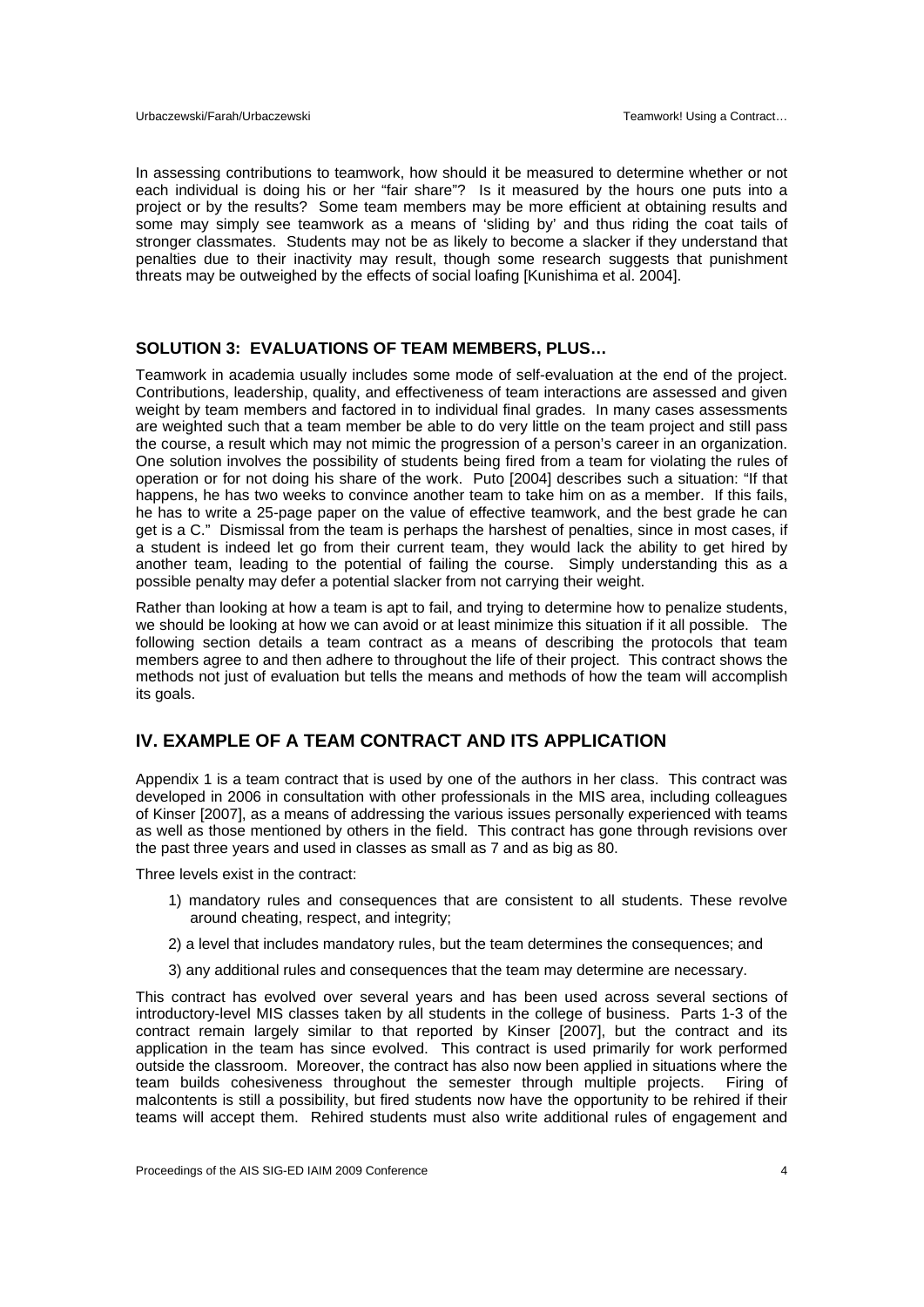zero-tolerance consequences. Teams also use peer assessments with each team submittal, and the assessments include team member contributions, cohesiveness, and suggestions for future improvement.

In the Winter 2009 semester, this contract was used in multiple sections of an introductory-level MIS course (we shall call course M) that had multiple ("M") team projects. The original intent is that the team members are chosen in the beginning and the team stays together for all three projects. A similar contract was also used in multiple sections of another introductory–level MIS course (we shall call course O) in which there was only one ("O") team project.

For all courses, the students chose their own teams. The instructor only intervened when students were unable to find a team or were perhaps absent on days when teams were formed. For Course M, these teams were selected close to day one of the term. For Course O, these teams were formed closer to the middle of the term.

The team contract template was provided by the Instructor during a class period, with instructions on how to complete and questions being addressed. Emphasis was made to take the contract seriously and how the contracts are to help with communications of members' expectations of one another. Also to build cohesiveness, teams each chose their own team name. Each team is required to have the same acronym for the team name (e.g., "BBA") but the team names should be different, amusing, and describing their project (e.g. "Bobby's Bubble Adventure").

Completed contracts were due approximately 1 week after the teams were formed and the template provided. Penalties were incurred to all team members for any contract that was late. The contracts accounted for 3-5% of the overall grade, providing incentive for the process to be taken seriously. Contracts were evaluated for completeness. All items in the contract had to be addressed; all pages needed to be initialed and/or signed. When items were missing, penalties were incurred and the contract was returned to the team to 'try again'. They were not able to proceed unless they had complete contracts.

Afterwards, projects are assigned throughout the term. A disclaimer is included in all projects that reads: "Note: no slackers allowed. If a team member is not contributing, they can be kicked off the team. **If you include the name of a team member who has NOT contributed their fair share, ALL team members will receive a zero for this project!!**" When the projects are completed, each project includes a summary of team interactions (written by the team as a whole) with their assessment of how the team performed and of what they would improve next time.

As a result, less teams had major problems (compared to previous semesters of same courses in which teams did not utilize a contract) needing instructor intervention:

- In Course M, it was found that most, if any 'violations' of the team contract happened for just the first team project. Across the different sections of course M, 3% of the students were fired from their teams. Out of these students, 33% ended up dropping the course; 33% ended up being re-hired with a zero-tolerance addition to the original contract and a penalty imposed for the first project; and, 33% ended up receiving a penalty on the first project and going solo for the remaining projects. An interesting sidenote is that in the same semester as this course, the national unemployment rate for college graduates was approximately 3% [Shin 2009].
- In Course O, approximately 1% wished to fire a team member early. After discussion, the team member in question decided to go solo without any penalty incurred rather than stay with the team with a grade-reduction-imposed penalty. An additional 1% wished to fire a team member 'late', i.e. at a time in which the instructor determined the team member had no opportunity to prove themselves. In this situation, additional detailed peer evaluations were distributed and completed by all team members with the instructor determining an end penalty based on each team members' contributions (or lack thereof).

Student response to the contracts has been overwhelmingly favorable. Emails to the instructor, course evaluations, and the responses as stated in their project team assessment all indicate that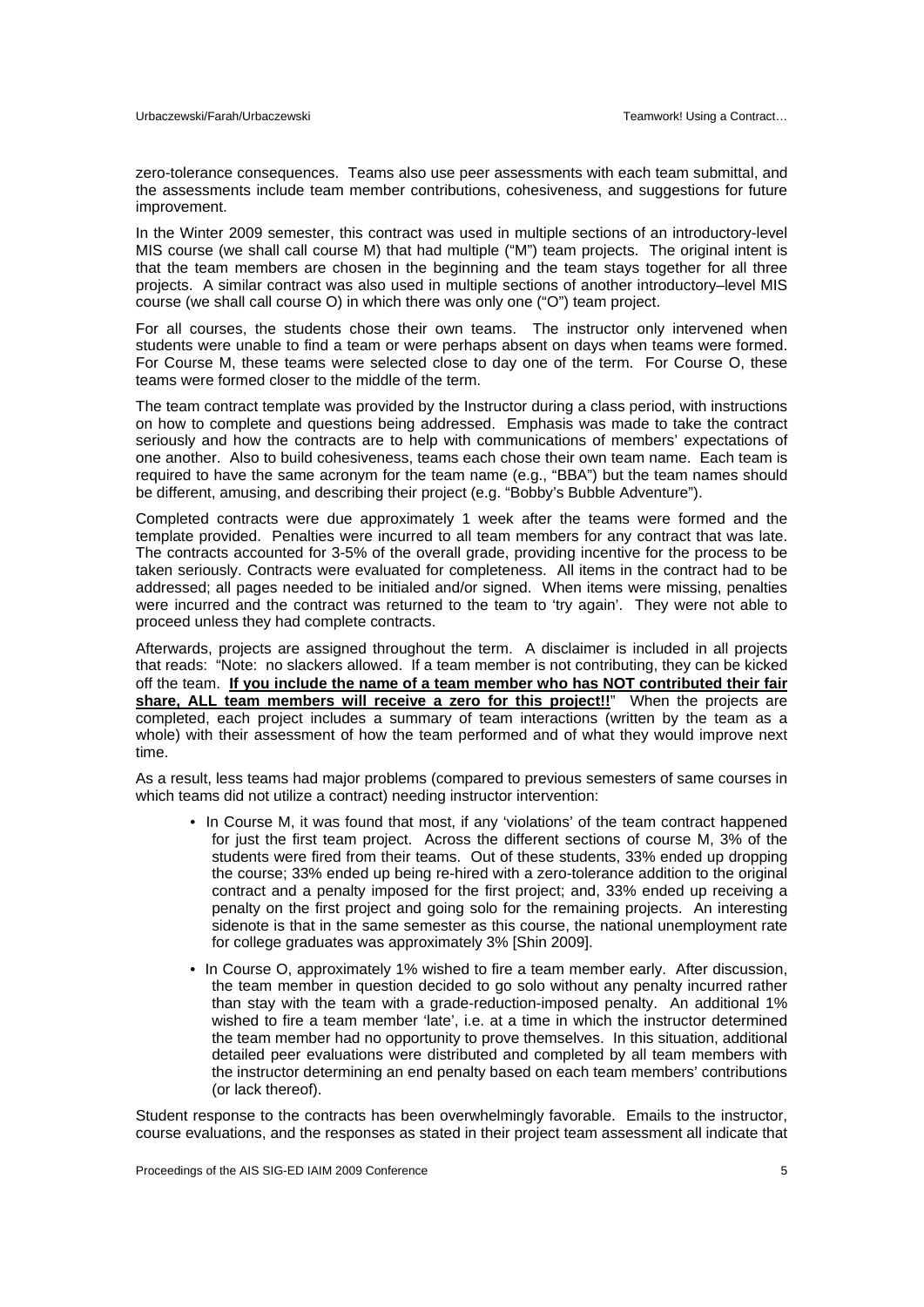team contracts are the way to clearly state team member expectations up front and thus maximize communications and team effectiveness.

Students in Course M indicated through their assessments that communications had improved from one project to the next. Most teams indicated the desire to work with those team members in future courses. Also, Students in Course O liked having the expectations stated clearly from the beginning, thus helping to head off potential problems. Students in all classes liked that team members not carrying their weight would not receive credit for something to which they did not contribute. Moreover, some teams have actually fired members in the contract formation section, realizing that there was a bad fit early in the process. However, the problem of "the new guy" finding a team still exists to some degree.

The instructor found that team contracts minimized the amount of subjectivity necessary in responding to student gripes of team fairness. In addition, in most cases the need for a separate peer evaluation form, which can also be quite subjective and time-consuming for the instructor to calculate, was eliminated.

This paper mentioned three problems with teams, and the contract most obviously deals with the third problem, that of social loafing. This of course does not mean that the first two problems (team member selection and training) are safely ignored. To address them, several adjustments were made:

- When teams were in the process of being formed, the contract template provided students a structure that assisted in their ability to assess (aka "interview") potential team members. Based on some of the expectations and consequences that were discussed, students actually switched teams before the contracts were finalized.
- Team members also looked at their abilities to meet outside of class. Thus, class schedules, location of home, and work schedules were also factored in when selecting team members.
- The instructor determined that there are major differences between diversifying a team in business and within an educational setting. In a business situation, most employees are shooting for the same goal and the impact of not achieving that goal is great. Within a course project, team members tend to juggle more outside responsibilities that may conflict with the intended goal of a successful team project. Students may also perceive that a decreased grade is simply achieving balance in their life.
- The College of Business has now addressed the team training aspect by adding team expectations to their general introduction to business course. Students thus receive this training very early in their college experience and it reduces the need for repetition within discipline-specific introduction courses. However, the contract itself was new to most students, and thus specific training was required in that tool.

### **V. CONCLUSIONS AND FUTURE WORK**

Teamwork is, and needs to remain, a staple in academic training. Working in teams, students establish a synergy from others in addition to gaining knowledge that expands beyond their own. Moreover, student teams provide additional abilities to experience diversity in thought, culture, background, and many of the other novel experiences for which students come to college in the first place. One could argue that the success of the team stems from the roots of how the team was formed. This argument though only defeats the ability to 'work with what you have' and get the best from the team. Training for teamwork can be incorporated into the curriculum. Though with all of the training possible, there always runs the risk of communications issues,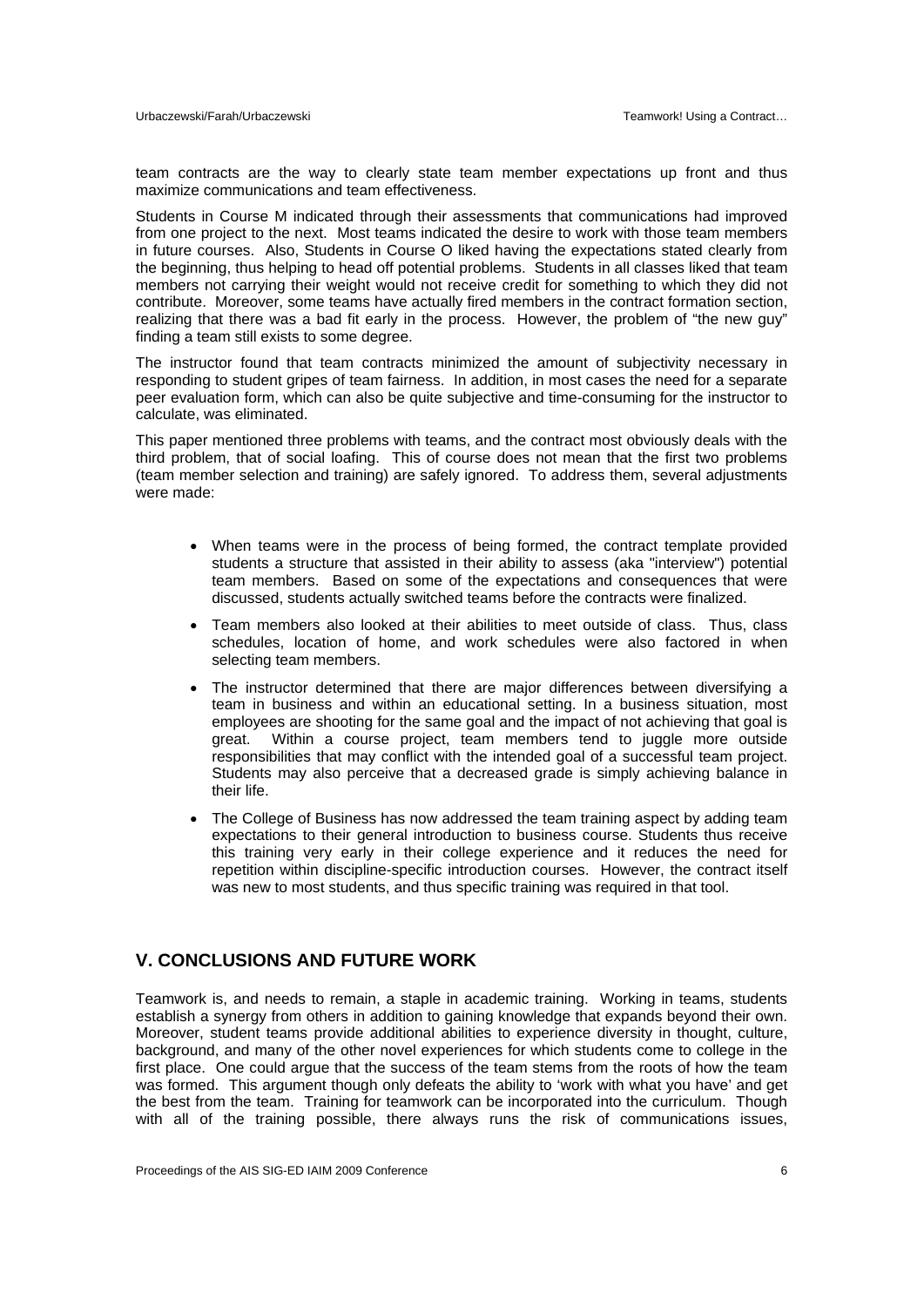expectations problems, and students who simply do not wish to do the work. Expectations that are outlined and agreed upon up front by all team members can help to minimize possible communication misunderstandings and create an awareness that social loafing is unacceptable. This contract can be drawn up when the team is formed, and must be adhered to for effectiveness. Team member penalties need to be incorporated, when students simply are not carrying their weight. This helps prepare students for a corporate arena where poor performance on a team does not mean a bad grade, but potentially a loss of income.

This paper details the use of the team contract more as a teaching tip than as a research paper. Future research should be done to empirically test the propositions that teamwork with team contracts provide superior outcomes than teams left to their own devices. Is student satisfaction empirically greater when using a contract? Do students report less time spent in controlling functions? Do instructors report less time spent helping to negotiate problems with student teams?

While this contract borrows heavily from the work of those like Kinser [2007], and there are parts of teamwork applicable to all levels of collegiate education, MIS presents some unique situations that makes the application of the contract different in this context. For example, computers seem to present a phobia even today amongst business students when it comes to creating original content. Many still consider MIS to be "the computer thing," and when a team identifies one member to be a MIS major, it becomes natural for those with computer angst to dump the requirements on the major and respond with "I don't know how to do this" instead of simply addressing the issue.

Moreover, there are many other interesting aspects of team self-governance. For example, do student teams adhere to the penalties they state at the beginning of the contract? For students who are dismissed from a team, are their reasons for the dismissal similar to those reported by the team who is terminating the team member? It is intended that a cross-disciplinary study will be conducted in Fall 2009, and some preliminary results might be available for presentation at the conference.

#### **VI. REFERENCES**

- Bacon, D.R., K.A. Stewart, and W.S. Silver (1999). "Lessons from the best and worst student team experiences: How a teacher can make the difference", *Journal of Management Education,* 23(5), pp. 467-488.
- Brooks, F.P. (1975). *The Mythical Man-Month: Essays on Software Engineering*, New York: Addison-Wesley.
- Crowe, M. and C. Hill (2006). "Setting the Stage for Good Group Dynamics in Semester-Long Projects in the Sciences," *Journal of College Science Teaching*, 35(4), pp. 32-35.
- Dent, S. (2002). "Partnering intelligence", *Executive Excellence,* 19(11), pp. 10-11.
- Dumaine, B. (1994). "The trouble with teams", *Fortune,* New York: September 5, 1994, 130(5), pp. 86-90.
- Felder, R.M. and R. Brent (2001). "Effective Strategies for Cooperative Learning", *Journal of Cooperation & Collaboration in College Teaching,* 10(2), p. 69-75*.*
- Fiechtner, S.V. and E.A. Davis (1992). "Why some groups fail: A survey of students' experiences with learning groups. In A. S. Goodsell, M.R. Maher & V. Tinto (Eds.), *Collaborative Learning: A Sourcebook for Higher Education*.: National Center on Postsecondary Teaching, Learning, & Assessment, Syracuse University.
- Gloeckler, G. (2005). "Campus Confidential. Four top-tier B-schools don't disclose grades. Now that policy is under attack", *BusinessWeek,* September 12, 2005, pp. 75-76.
- IdeasEditorials (2005). "Join the Real World, MBAs". *BusinessWeek,* September 12, 2005, p. 112.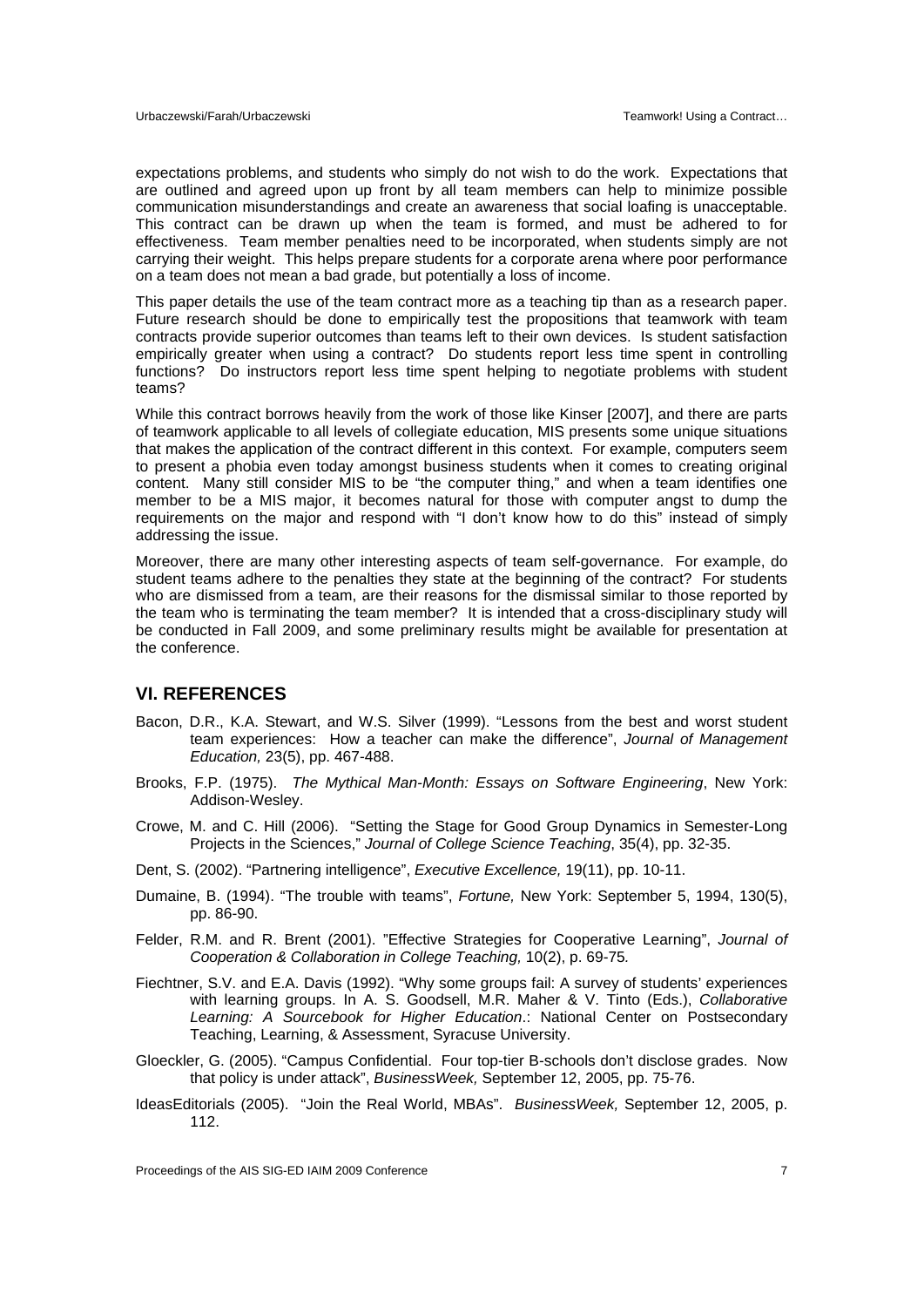- Jassawalla, A.R. and H.C. Sashittal (2002). "Building Collaborative New Product Processes: Why Instituting Teams is Not Enough", *SAM Advanced Management Journal* 68(1), Winter, pp. 27-36.
- Kinser, A.S. (2007). "Using Contracts to Determine Individual Grades in Team Projects," *Decision Sciences Journal of Innovative Education*, 5(1), pp. 207-221.
- Kunishima, J, and K. Welte "Effects of Punishment Threats on Social Loafing", *Journal of Young Investigators 10(3)*, March 2004.
- Latane, B., K. Williams, and S. Harkins (1979). Many Hands Make Light The Work: The Causes and Consequences of Social Loafing, *Journal of Personality and Social Psychology*, 37, pp. 822-832.
- Lumsdon, K. (1995) "Why Executive Teams Fail and What to Do", *Hospital and Health Networks,*  69, August 5, pp. 24-26.
- Michaelsen, L.K., A. Knight, and L. Fink (2002). *Team-based learning: A transformative use of small groups*. West Port, CT: Greenwood Publishing Group.
- Moving innovation beyond the four walls (2003). "Moving innovation beyond the four walls", *Strategic Direction, Bradford: June 2003, Vol. 19, Iss. 7, p. 36-39.*
- Oakley, B. (2007). "Best Practices Involving Teamwork in the Classroom: Results From a Survey of 6435 Engineering Student Respondents", *IEEE Transactions on Education,* 50(3), August, pp.
- Oakley, B., R. Felder, R. Brent, and I. Elhajj (2004). "Turning Student Groups into Effective Teams", *Journal of Student Centered Learning,* 2(1), pp.
- Obaya, A. (1999). "Getting cooperative learning", *Science Education International,* 10(2), pp. 25- 27.
- Preparing tomorrow's leaders (2003). "Preparing tomorrow's leaders", *Training Strategies for Tomorrow, Bradford,* 17(5), pp. 22-24.
- Puto, C. (2004). "The Next Best Thing", *BizEd,* May/June, pp. 44-49.
- Shin, A. (2009). "College Degree No Shield As More Jobs Are Slashed" *Washington Post*, 4 January, p. A1.
- Teamwork (2005). Definition retrieved from Wikipedia Encyclopedia, September 12, 2005, http://en.wikipedia.org/wiki/Teamwork.
- Warner, A. (1990), "Where Business Schools Fail to Meet Business Needs", *Personnel Management*, 22(7), pp. 52-56.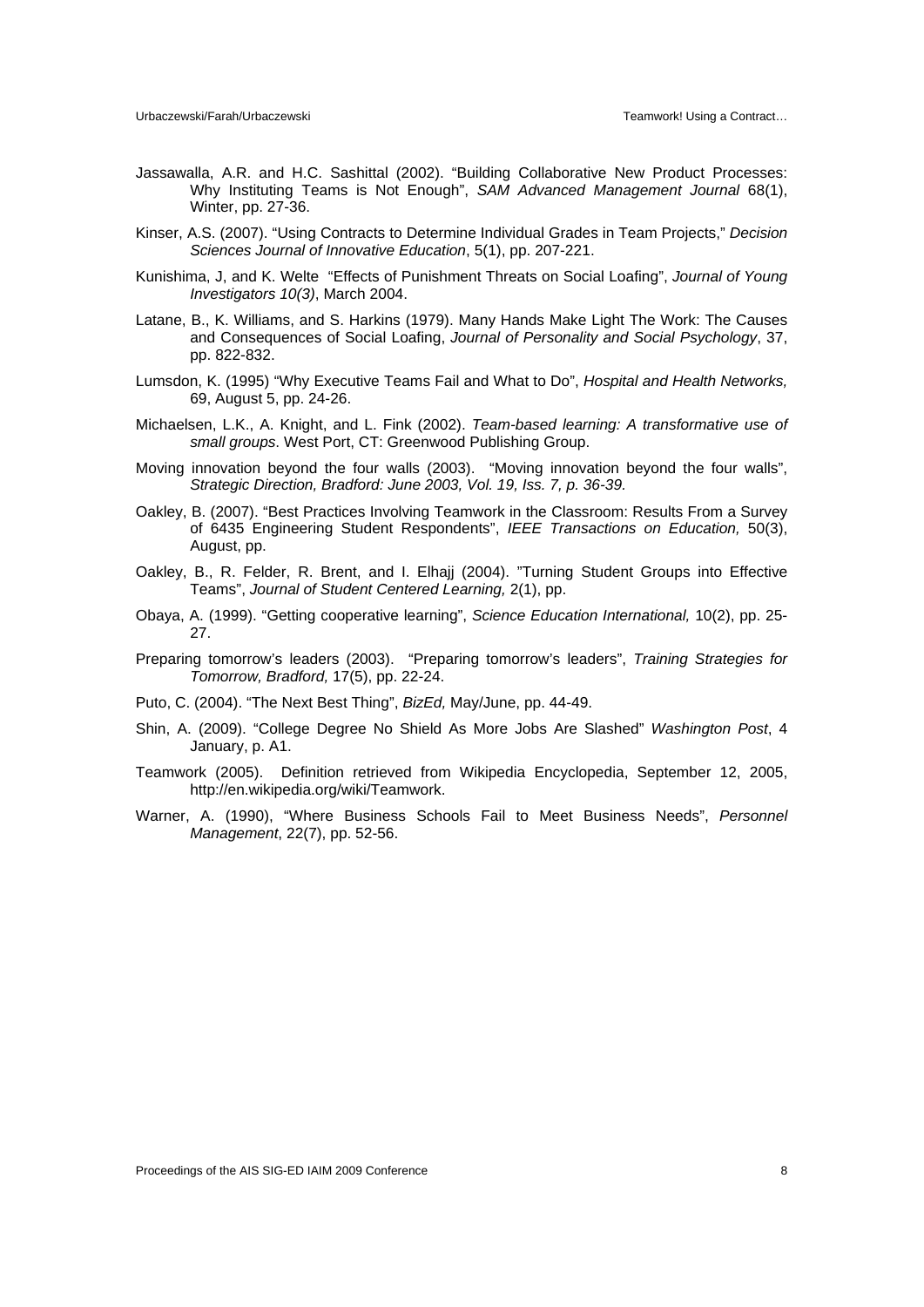## **APPENDIX I. TEAM CONTRACT**

Type Team Members Name, Email, and Phone:

| Name:  | Name:  |
|--------|--------|
| Email: | Email: |
| Phone: | Phone: |
| Name:  | Name:  |
| Email: | Email: |
| Phone: | Phone: |
| Name:  |        |
| Email: |        |
| Phone: |        |

Directions for Team Forming Contract

- 1. You will choose your own teams. Teams consist of 3-5 members. You will use this team for all 3 team projects, so choose wisely! Try to choose a diverse group to build on your own strengths. Fill out the top of this page with the names of your team.
- 2. Complete the contract **(MUST BE TYPEWRITTEN!).** This contract is to create a set of rules that each team member is required to follow. This contract is meant to help your team set up a solid foundation for a positive experience in this course, and to assist with communications and understanding expectations for your team. There are 3 sets of rules: Part 1 is mandatory rules and you cannot change. Part 2 is partially written and you must complete each of these rules/consequences. The third and final set of rules is freeform. They can be created by your team about any mutually agreed upon aspect in this course. **A minimum of 3 additional rules are required for Part 3**. Any questions regarding what can be written as a rule or consequence, please ask me.
- 3. Read the entire contract very carefully. Each team member must initial the bottom of every page on this document to attest to having read and understood each page. This is very important! You will be bound by this information. Failure to understand the system will not be a viable complaint after you have initialed and signed the final contract.
- 4. After completing the contract, make a photocopy of the contract for each team member.
- *5.* One team member must turn in the fully executed original contract. This is due at the start of class, *January 28, 2009*. Be sure the contract **is TYPED and all members have signed/initialed all pages.**

Throughout the semester, your team must abide by this contract. In any disputes or problems, we will refer to the Team's contracts.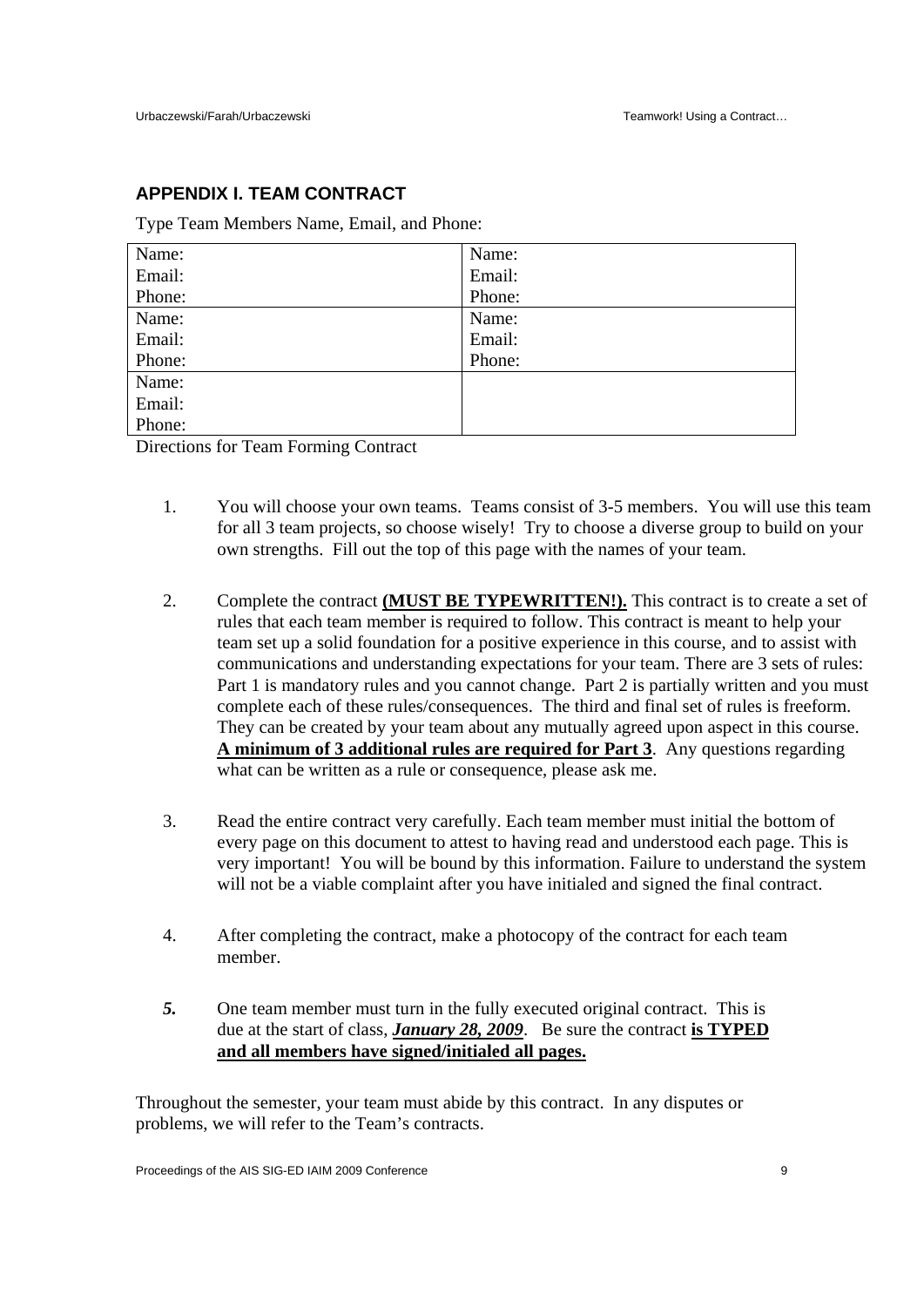Urbaczewski/Farah/Urbaczewski Teamwork! Using a Contract…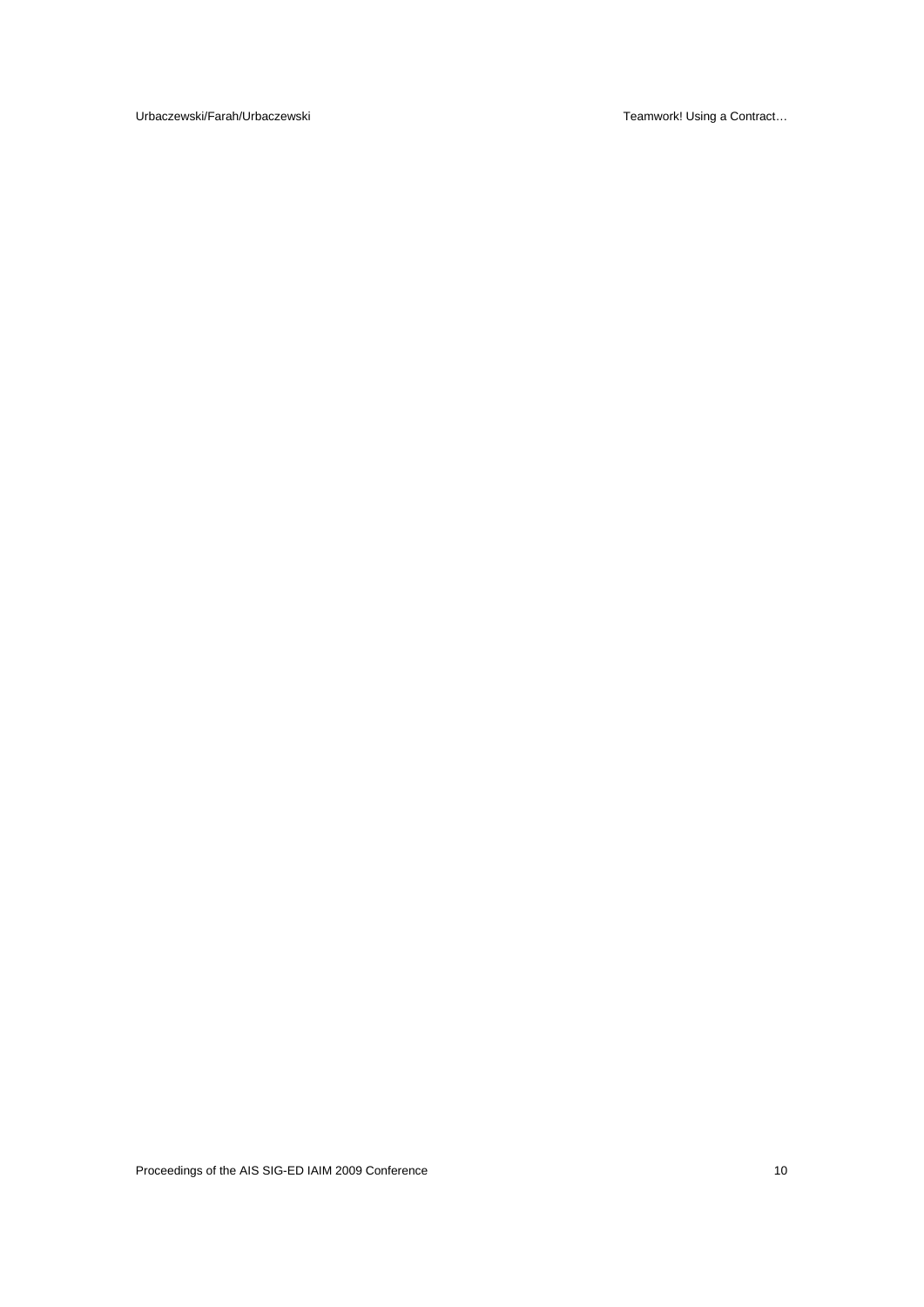#### **Team Forming Contract**

 $(1)$  The team whose members are  $\blacksquare$ 

 $\blacksquare$ 

\_\_\_\_\_\_\_\_\_\_\_\_\_\_\_\_\_\_, and \_\_\_\_\_\_\_\_\_\_\_\_\_\_\_\_\_\_\_\_\_\_ ("Team") do hereby enter

into this agreement on  $\ldots$ ,  $\ldots$ , 2009.

- (2) This agreement will govern all of the activities of said Team during this semester.
- (3) This contract is bound to the jurisdiction of the College of Business.
- (4) The course Instructor will be the arbiter and mediator for any dispute arising in Team through this semester.
- (5) Team as a whole is liable for the completion of this Team Forming Contract and all other necessary and required documents and projects throughout the semester.
- (6) One act may violate more than one rule. In this case, the consequences for all rules violated may be instituted. Documented emergencies will excuse the violation of rules reasonably related to that emergency.
- **(7) Team members understand that they can be fired from their team for not participating or abiding by the team contract. If a team member is fired, they will receive a zero for that project (some exceptions may apply) and they may try to be re-hired in order to not lose any additional credit for subsequent projects. If a team member is fired, they must meet with the instructor to determine penalty and terms for being re-hired.**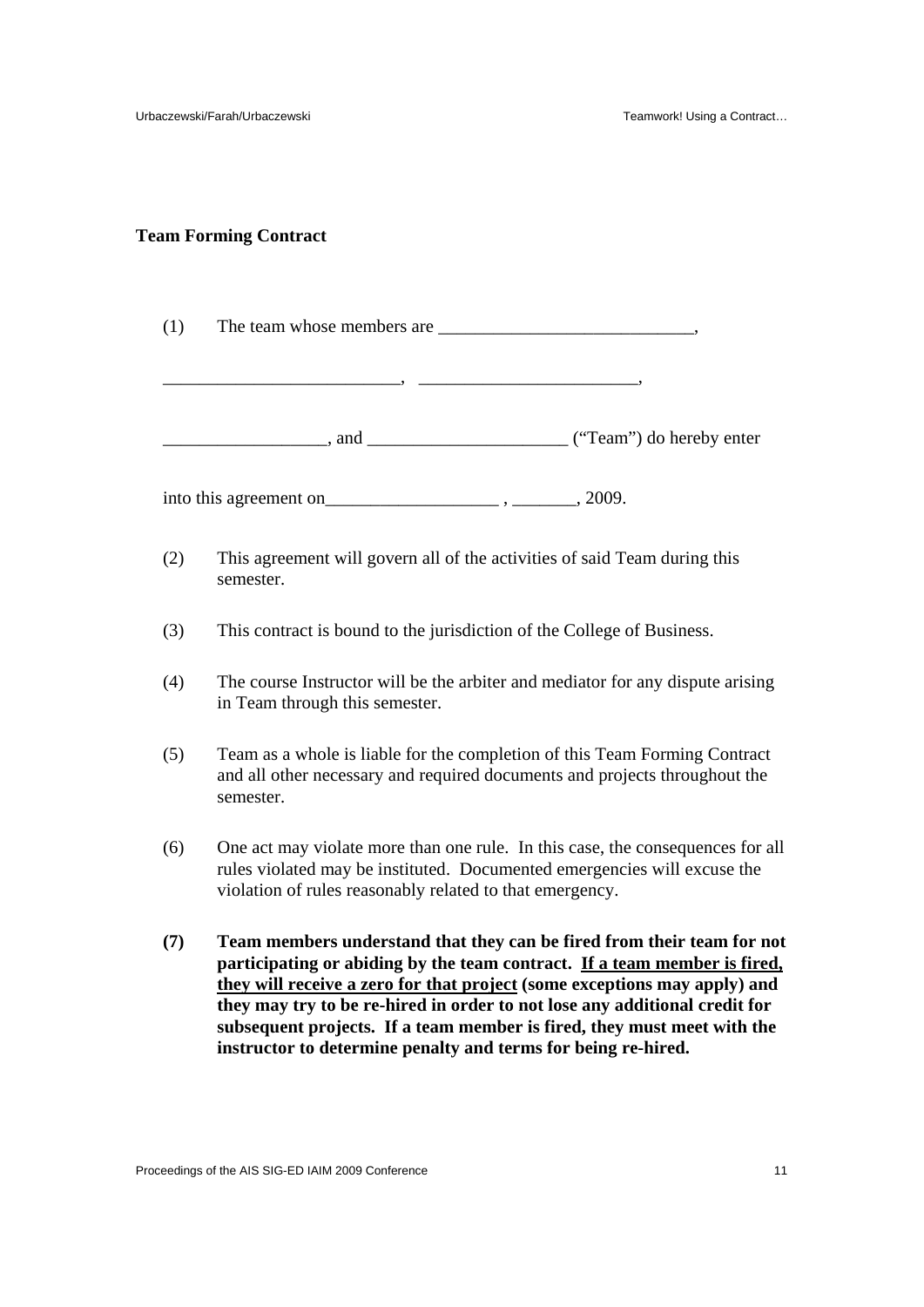# **Part 1: Mandatory Rules and Consequences**

|     | <b>Rule</b>                                                                                                                                               | <b>Consequences</b>                                                                                                                                                                    |
|-----|-----------------------------------------------------------------------------------------------------------------------------------------------------------|----------------------------------------------------------------------------------------------------------------------------------------------------------------------------------------|
| (a) | No cheating on any course graded item<br>by any member of the team or any other<br>individual affiliated with the team's<br>actions.                      | Zero for the entire team on the project.<br>Academic charges will be brought.<br>Possible failure in the entire course for<br>all team members.                                        |
| (b) | No violating the Syllabus, the Statements<br>of Academic Integrity, regulations of the<br>University and/or other violation of law<br>by any team member. | At the discretion of the Instructor.                                                                                                                                                   |
| (c) | Unprofessional behavior                                                                                                                                   | At the discretion of the Instructor. The<br>Instructor may determine if a team<br>member has been unprofessional at any<br>time and take any action the Instructor<br>deems necessary. |
| (d) | Intimidating a Team Member                                                                                                                                | Immediate disbandment of entire team.<br>Further consequences possible at the<br>discretion of the Instructor.                                                                         |
| (e) | Emails requesting a response by one team<br>member must be responded to within 24<br>hours.                                                               | At the discretion of the Instructor.                                                                                                                                                   |
| (f) | Every team member has an absolute<br>responsibility to communicate their ideas<br>and opinions with other team members in<br>a professional manner.       | At the discretion of the Instructor.                                                                                                                                                   |
| (g  | Every team member must openly listen to<br>the ideas of other team members.                                                                               | At the discretion of the Instructor.                                                                                                                                                   |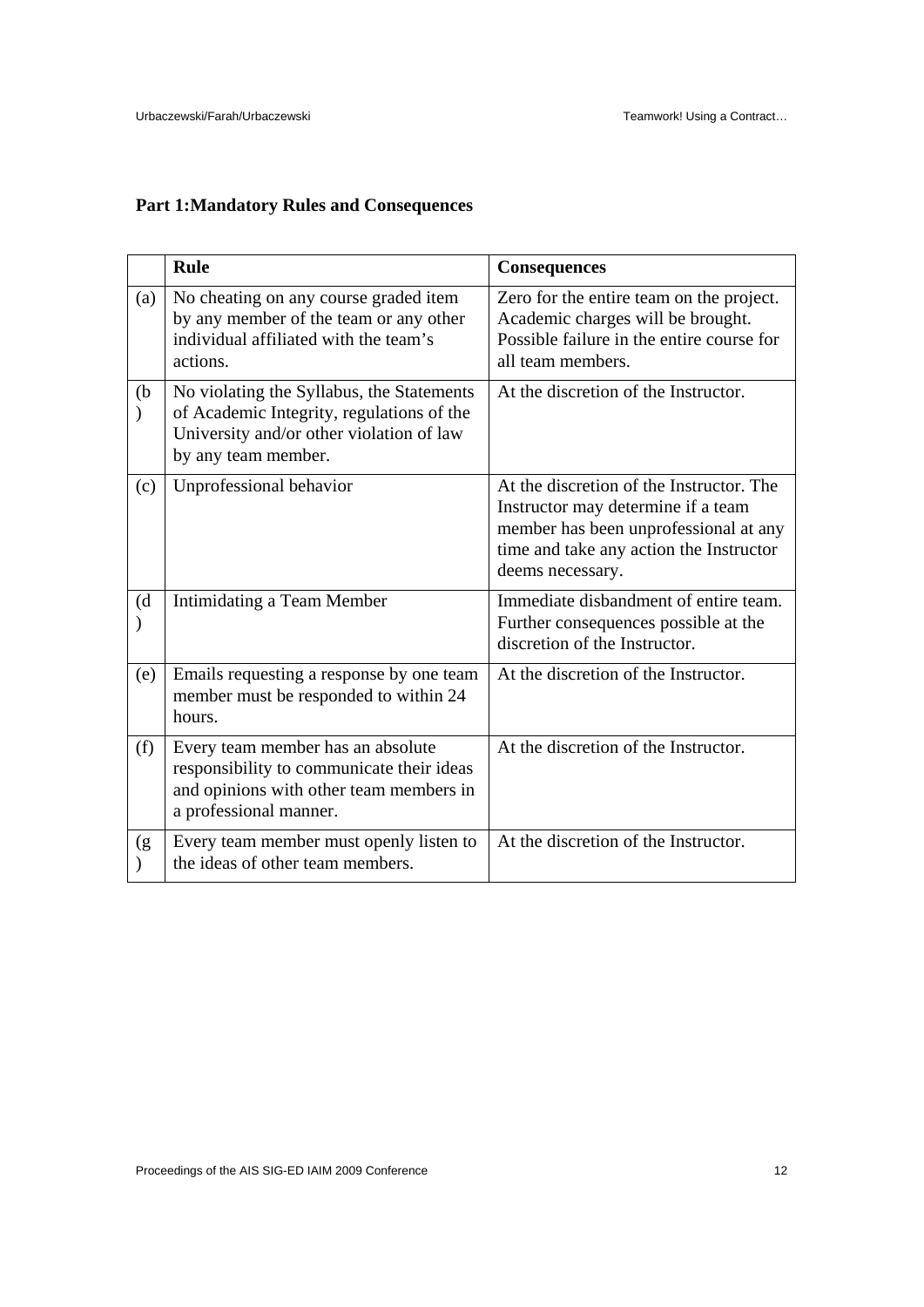|                      | <b>Rule</b>                                                                                                                                                                                                                                                                                                                                                                                                                                                                                                               | Consequences |
|----------------------|---------------------------------------------------------------------------------------------------------------------------------------------------------------------------------------------------------------------------------------------------------------------------------------------------------------------------------------------------------------------------------------------------------------------------------------------------------------------------------------------------------------------------|--------------|
| (a)                  | Each team member shall attend all Team meetings.<br>Team may specify a different consequence for<br>varying numbers of violations. Please specify what<br>kinds of excuses are acceptable, if any.                                                                                                                                                                                                                                                                                                                        |              |
| (b)<br>$\mathcal{C}$ | Each Team member shall meet Team deadlines.<br>Team may specify a different consequence for<br>varying numbers of violations. Please specify what<br>kinds of excuses are acceptable, if any.                                                                                                                                                                                                                                                                                                                             |              |
| (c)                  | Each member shall be available during the days<br>prior to a Team project deadline to work.<br>Documented emergencies and participation in<br>school events should not be penalized. However, if<br>a major conflict exists with any Team members in<br>the few days before the due date, then please state<br>how that is to be handled in the consequence section<br>even if the consequence is not a deduction of<br>'points'.                                                                                         |              |
| (d)<br>$\mathcal{E}$ | Each Team member shall present work at Team<br>deadlines of a "sufficient quality." The Team's<br>consequence section must state what "sufficient<br>quality" means in the previous sentence. In<br>addition, the Team's consequence section must state<br>how the Team will decide if the work does not meet<br>this quality. Team may specify a different<br>consequence for varying numbers of violations.<br>Please specify what kinds of excuses are acceptable,<br>if any.                                          |              |
| (e)                  | Each Team member shall not be "overly<br>aggressive" or "overly passive" in Team meetings.<br>The Team's consequence section must state what<br>"overly passive" and "overly aggressive" means in<br>the previous sentence. In addition, the consequence<br>section must state how the Team will decide if a<br>Team member's actions are overly aggressive or<br>passive. Team may specify a different consequence<br>for varying numbers of violations. Please specify<br>what kinds of excuses are acceptable, if any. |              |

# **Part 2: Mandatory Rules and Team Set Consequences**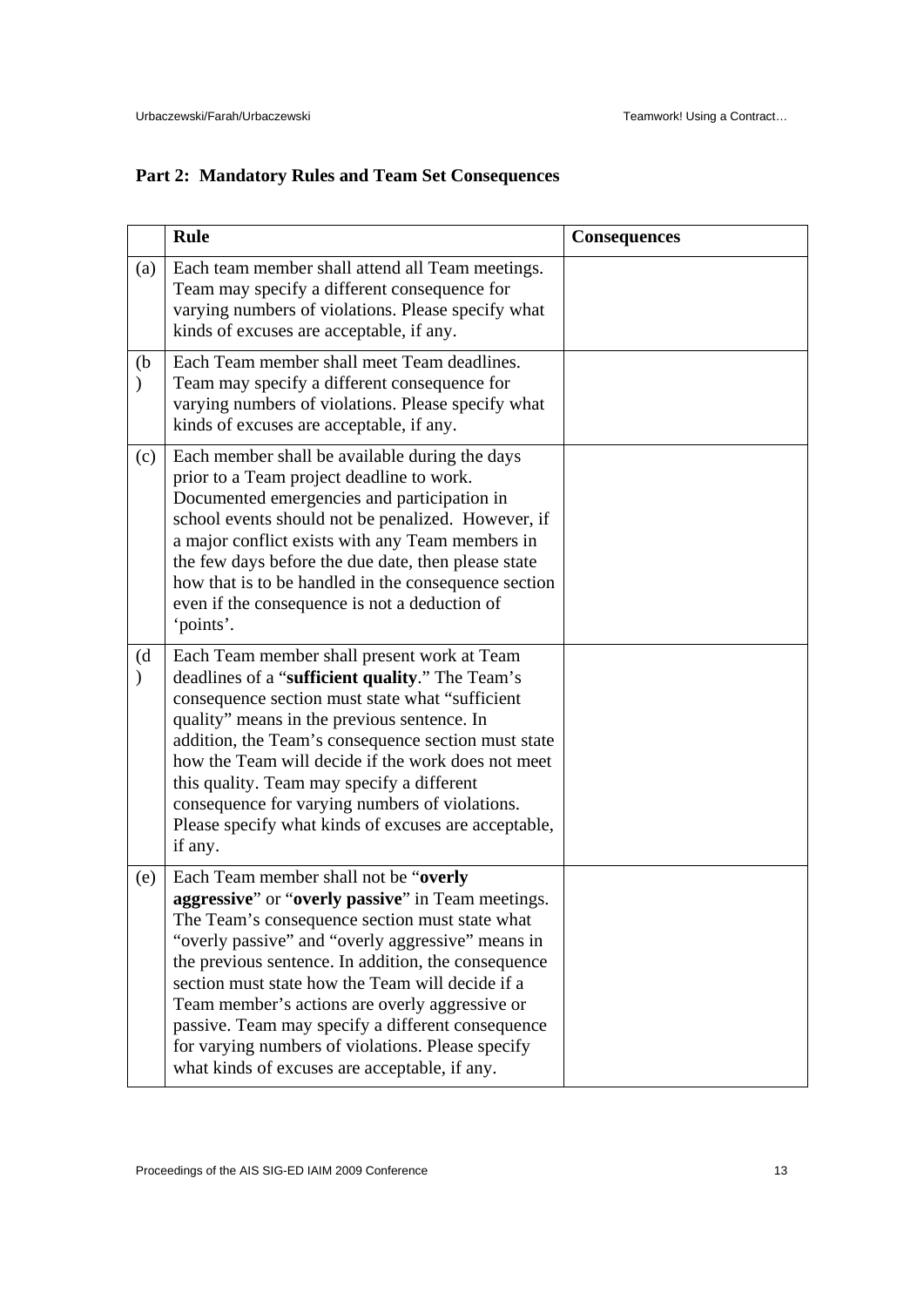# **Part 3: Additional Rules and Team Set Consequences**

Please add in any additional rules and consequences that Team mutually agrees upon. If Team needs more room, please extend this table. **MINIMUM 3 REQUIRED.**

|                           | Rule | <b>Consequences</b> |
|---------------------------|------|---------------------|
| $\overline{a}$            |      |                     |
|                           |      |                     |
|                           |      |                     |
| $\overline{\textbf{(b)}}$ |      |                     |
| $\big)$                   |      |                     |
|                           |      |                     |
|                           |      |                     |
| $\overline{(c)}$          |      |                     |
|                           |      |                     |
|                           |      |                     |
| $\boxed{\text{d}}$        |      |                     |
| $\big)$                   |      |                     |
|                           |      |                     |
| (e)                       |      |                     |
|                           |      |                     |
|                           |      |                     |
|                           |      |                     |
| (f)                       |      |                     |
|                           |      |                     |

Proceedings of the AIS SIG-ED IAIM 2009 Conference 14